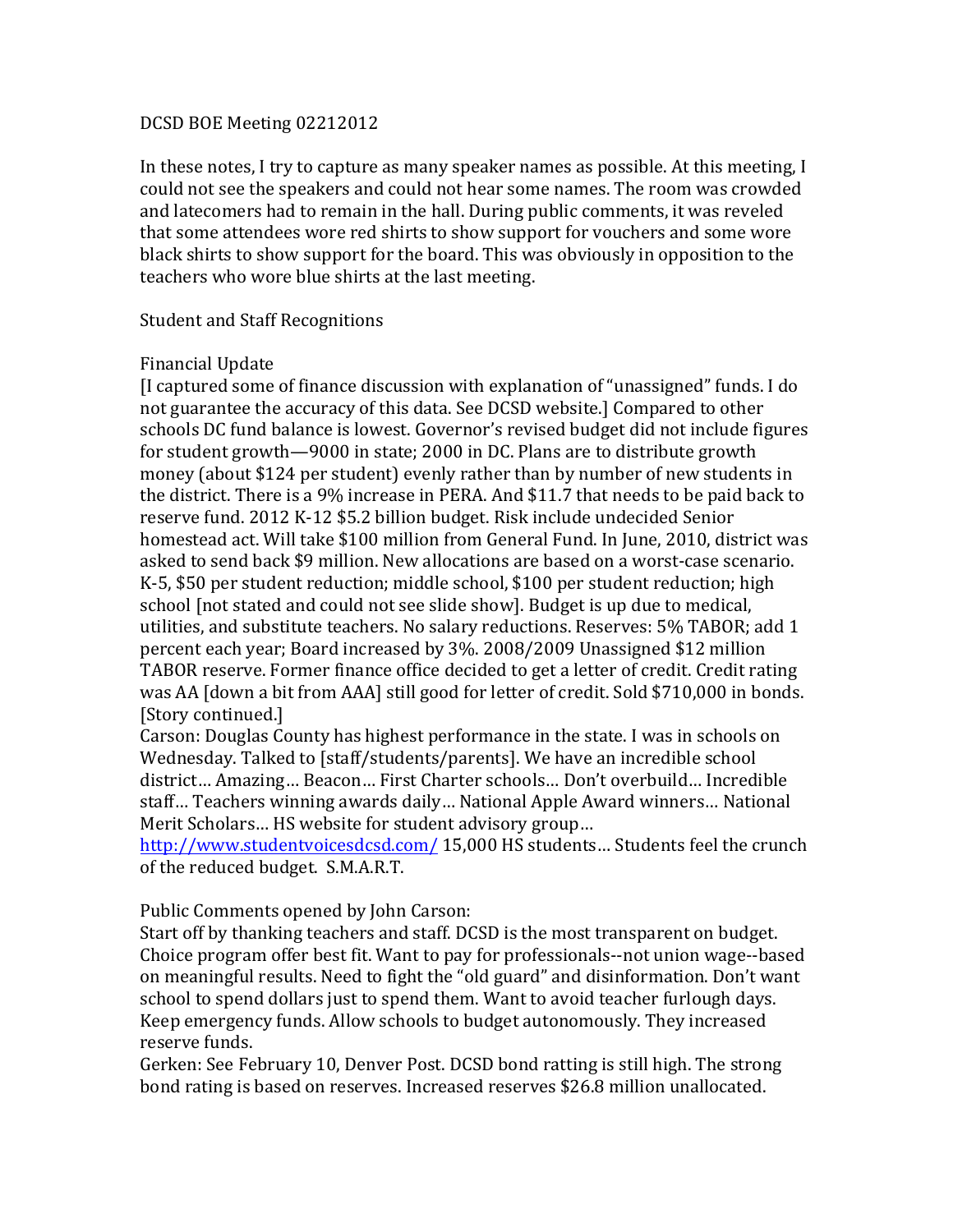Carson: I believe we will bottom out in 2013. Then we can start pay for performance. John read the rules for public comment.

**Boy Scout David**, working on merit badge: Talked to Carson earlier about the budget. Had no more questions. John said he was and Eagle Scout and encouraged David's mother to make sure David made it to Eagle Scout.

**Katherine Vitale**: Thank you for your hard work. Excellent... Exceptional... available to parents… So accessible… Town halls… Social media… site answers. Request that negotiations with teachers' union be open to the public. Unions should want what is best for kids. Keep parents in the loop.

**Karin Piper**: http://www.parentledreform.org/ Honor families... Concerned about growing tension between BOE and teachers' union. Don't point fingers. We are parents. Closed doors are not good. Need transparency. Parents should see the bargaining process including terms of employment. … want open negotiations. Sign our petition to support open union negotiations. **BOE** Response Carson: The Board will consider open negotiations.

Piper: It would be of mutual benefit.

**Becky Barns:** There have been many rumors: hording money... Tonight I heard Bonnie [explain the budget]. Dr. Fagan has a blog. The official position is not on the district site. A small group has declared war on the Board. Keep the rumors out of the classroom.

**David Gill:** Keep communications open... Don't trust to special interests.

**Bess:** I am a concerned parent...a student of the district...not an employee. See Mark Baisley [DCGOP Chair] comments... I offer food for thought: sides have been taken; political. Where are the adults? Key players need to meet. Do a O&A. Reserve held amounts:  $5\% + 3\% + 1\%$ . Why do we have a 1% contingency reserve? \$21 million was never used. What criteria do we use to approve  $1\%$  or  $3\%$ ? Why is this money in "unassigned" rather than a "line item"?

BOE Response

Carson: We don't know what the budget is for this year. If we have extra dollars we will move them to classrooms.

Bonnie: Parts of the "unassigned" include building fund balance, stimulus funds, over-budgeted funds and vacancy dollars. We are working on adding line items.

**Wendy Vogel:** I would like some clarification on communication regarding collaboration vs. competition between charter schools and public schools. Competition doesn't work. [Several people around me who believe that competition does work shook their heads at this comment.] We [charter and public schools] need to work together.

**BOE** Response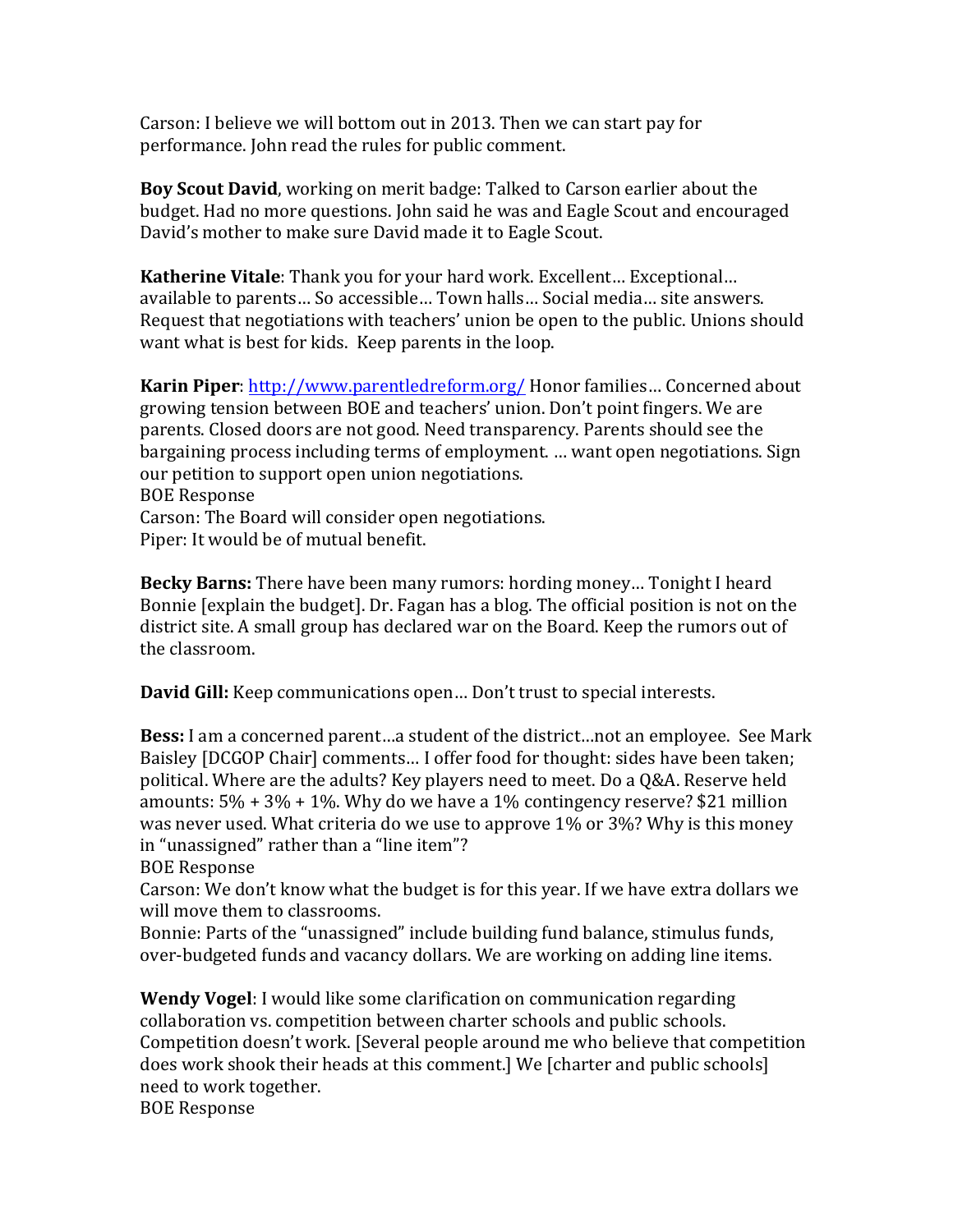Larsen: I have been visiting schools. Good point. Recognition... Apple Awards. Listening Tour.

Richardson: Thanks Wendy. There is tension between public and charter schools. Need to collaborate. Need to value and reward collaboration. Can be managed... Share best practices. Invites thought.

Carson: Value all schools. All my children go to public schools. But support other parents' right to send their children to other schools with their tax dollars.

**Kathy Dorman**: I am here to speak for my students. In my school, students are angry a the lack of "choice." Students [seniors] are being limited to 5 classes next year. They now have 7 seven classes. Seniors should be challenged. Need fine arts. PE, and business classes.

**BOE** Response

Dr. Fagen: We have put together a zero based budget. We are asking students to tell staff what they want to take next year. Some class sizes have increased to 52 and 46 students where you can't walk through the class. We are taking "course requests". Can't afford to provide all classes. [The district will provide the classes based on demand – or prioritize the classes based on demand.] If situation improves... Can change initial schedule… Add more later… What will work at each high school… Some want 8 classes... Have to take into consideration "rigor."

Gerken: We reduced graduation requirements.

Kevin: I heard that all schools were restricting classes. Freshmen max 7, sophomore max 6, senior max 5. [Audience replied "no." Apparently, this was not true.] Gerken: Class choices are up to the school. Need to drive down class size reach a happy medium.

Students sitting with BOE: Band classes can hold 50 students.

Gerken: We may add more learning and math labs to help offset class sizes. It's up to the school.

Richardson: We don't want to use "central command & control." Let those closes to the customer make cases.

**Cheryl:** What is being done for local schools? We are losing "choice" in neighborhood schools. Limiting choice in schools. Principals are "forced" to make these cuts. Students are loosing choice/electives. Bring choice back.

**Laura**: I have been researching the General Fund Balance. I know a language arts teacher with 185 students. She grades 185 papers. We increased unassigned funds. It grew over \$30 million. According to Post, from 2010 to 2011 grew from \$46 to \$66 million.

**BOE** Response

Dr Fagen: [Restated what was said at the being of the meeting.] One-time money... \$6 million … won't grow … allocation … bring down.

**Kelsey**: This is my first meeting. Give all teachers a raise. I voted against bond and mil levy increases. Issues were all about philosophy and priorities.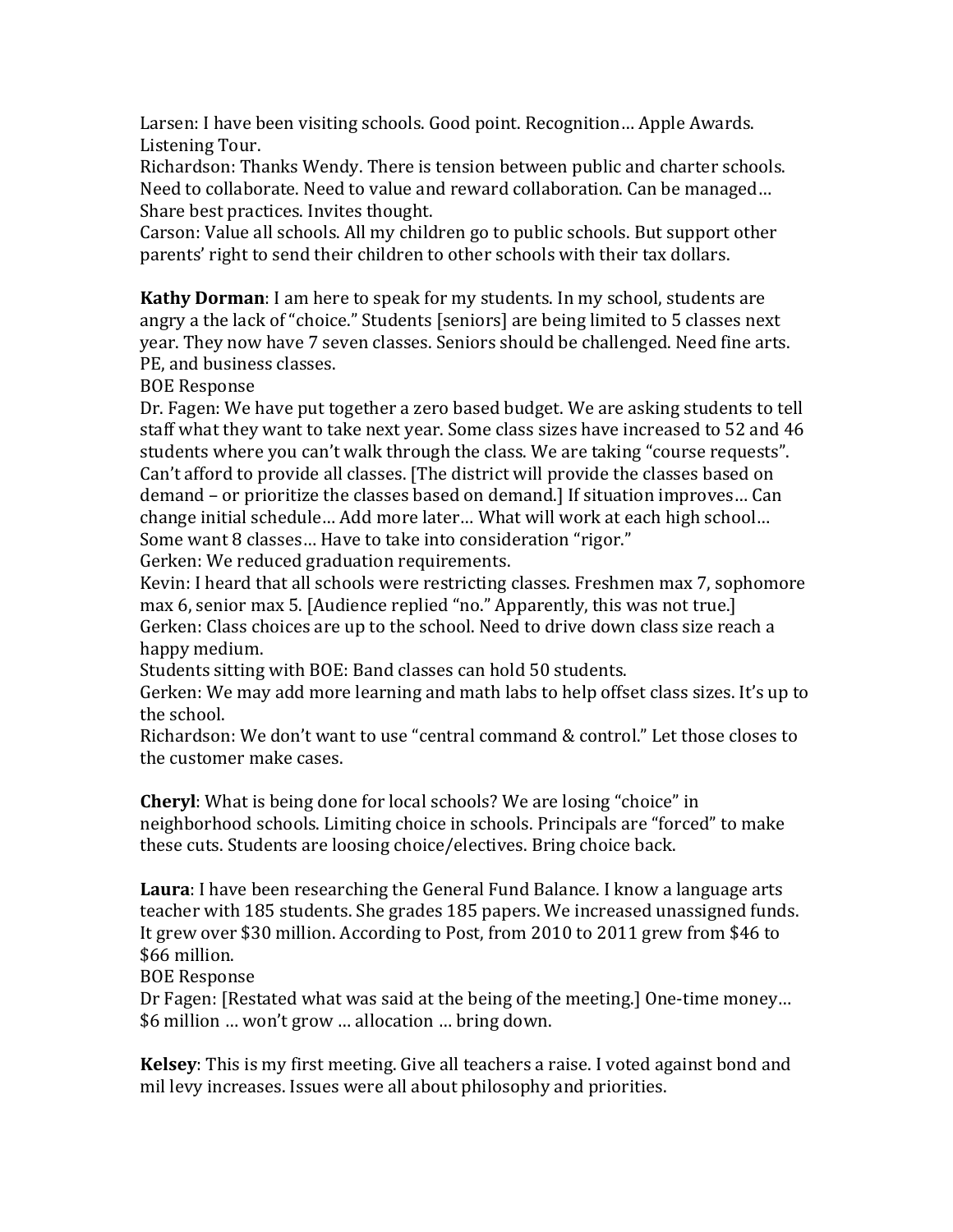**Berry Clark**: BOE is doing a great job. Standing up for teachers. Should become nonunion. I support the scholarship program. It provides many opportunities. **BOE** Response

The notion that the voucher program is illegal is still not final. Can go to State Supreme Court and even the U.S. Supreme Court.

Richardson: The problem is the Blaine Amendment. Use of tax dollars must remain non-sectarian. The Blaine Amendment was directed at Catholic [schools].

**Andrea Basante**: I am an art teacher. I have taught 6000 students. Being called "old guard" does not sit well. DU... wrote a course. That is what experience I bring. The union is a base I can count on. It seems we are in a competition to get in the last word. Need to use... to communicate. Need to put 80% into human resources. BOE response:

Carson: Politicians don't like what we do. The [union] survey was never given to the Board. Survey was leaked to paper with malice. [See EdNews]

http://www.ednewscolorado.org/2012/02/22/33619-dougco-factions-dondifferent-colors]

**Donald Joiner**: I am a former employee. I worked in Human Resources. Public engagement is out of control. I agree with Andrea. The district has changed. Governance is now top-down. Board and Superintendent are isolated from outside. I just heard about changes. Present Board is driven by political ideology and not student needs.

**Kristina Braun**: To the "choice crowd"—Parental choice is served well by public schools. Kristina knows of a student that was "disinvited" from a charter school for low grades. This hurt students' moral. Kristina told student that he/she always welcome at public school. Kristina came from a dysfunctional family and was raised by public school teachers. Now she serves as a teacher. For the best public education choose public not choice. "Choice" is where failing Districts are. The question is not choice, but who believes in public schools.

**BOE** Response

Condescending remark from Carson: All Charter schools are public.

**Father:** I could not find 2 quarters of state required reports on your website. Can't tell if carry forwards are accurate. We need more than once a year reporting. Need more transparency.

**Pam**: Thank you for stirring in the right direction. PR wars... provide answers and opposition asks more questions… still hasn't produced results… bust the union and don't confuse support for teachers as support for unions. [It is interesting that while the district has great praise for teachers, it doesn't trust their choice to belong to a union.]

Students Jenny & Jake Venture Finalists – Spoke to audience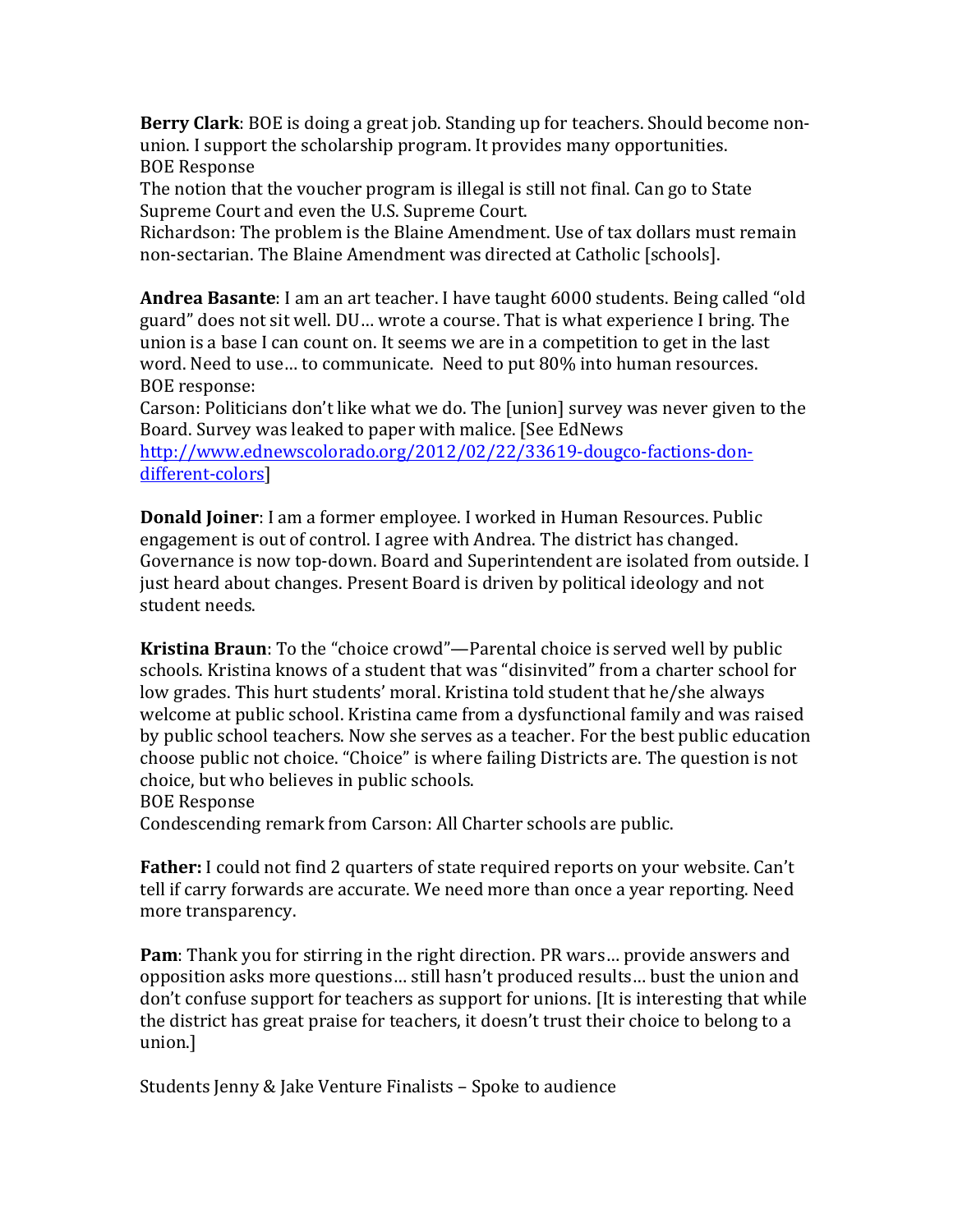**Jenny**: We are advocates for students. When will cuts stop? Charge for buses. Cut graduation requirements. Provide incentives... must invest in students. Now have larger classes and fewer classes combined with "credit cuts."

**Jake**: Charter schools are profit-making [institutions]. Education is a moral obligation. Schools are segregating students with a below 3.5 GPA. College requires 4 years of math. Don't lower standards. School is not a business. We are educating leaders. Efficient... Knowledge... Last cut... Teachers are disenfranchised. Democracy requires education. Trust and obligation not segregation and lower standards.

**Tiffany Vaughn**: Red Shirts for choice. Lower standards are affecting student moral in middle school. The grading philosophy in middle school should be the same as high school. If district went to Junior High model, it would save money. Cresthill is restructuring classes. Rooms have problems. We need to start changing the system. Students are writing letters.

**BOE** Response

Larsen: We would like more information on Middle School vs. Junior High models.

**David DiCarlo**, Wickerdale Walkers [how many belong to this organization? See David's BLOG comments on http://www.parentledreform.org/] Wearing black shirts to show support for BOE and fiscal responsibility. Redistributive fiscal responsibilities contribute to fund-union fund. Politics is a part... tell the truth. "At last meeting someone yelled out that this is what Democracy looks like. Well this is a Republic looks like."

Diana Oakley: Her son received a scholarship to go to Humanex (which Diana did not have to pay back) Her son reports, "I'm loving it. Just like McDonalds."

Gary Colly: Dysfunction in the home is caused by parents. Dysfunction in the district is caused by BOE. Election of board... support for choice. Disinformation from both sides... touting positive relationship with teachers/union. Hurting teachers/teachers commitment to kids. Time to take ownership

**BOE** Response

Carson, Richardson and one other man on the board (identified himself as a lawyer) more or less attacked Gary: We have never had this kind of engagement at these meetings. Now great. We talk to you all the time and sometimes we get good input. Now you accuse us of being dysfunctional. Who do you represent, Gary? You wear an organization ID badge, but who are your members? Do you have contribution from former members? [Remarks were cut off by the audience.]

**Charcie Russell**: I represent a group. [Charcie on the Board of Great Choice Douglas County http://www.greatchoicedouglascounty.org/] I was on the "Choice Task" Force." I appreciate the Board …visits to school … extraordinary. Thanks for fiscal responsibility and bond rating. We elected you... behind scholarships. Latest court ruling in Indiana on choice is good news.

http://www.huffingtonpost.com/2012/01/14/indiana-school-voucherla\_n\_1206364.html